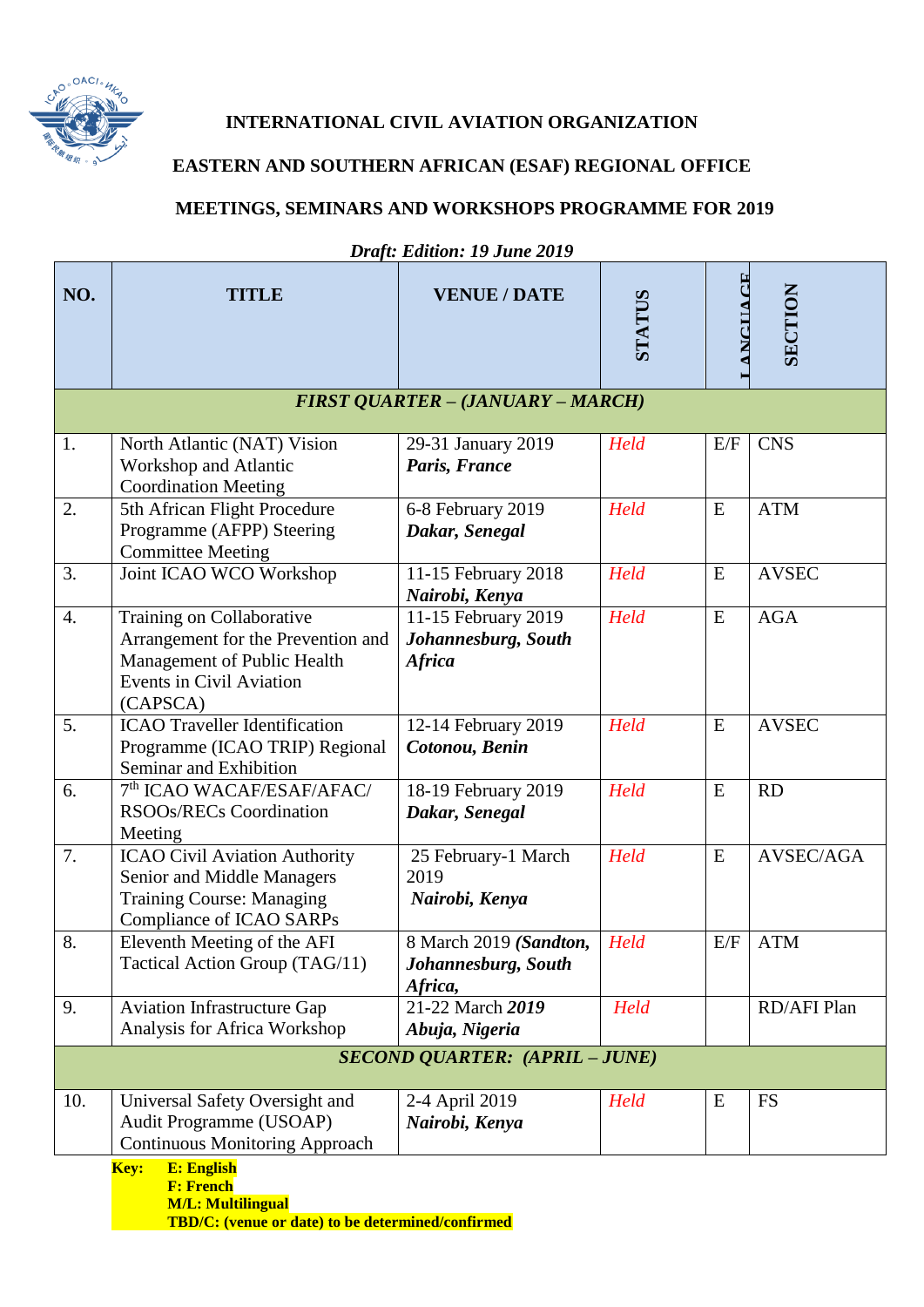| NO. | <b>TITLE</b>                                                                                                                                      | <b>VENUE / DATE</b>                                | STATUS    | <b>ANCITACE</b> | <b>SECTION</b>           |
|-----|---------------------------------------------------------------------------------------------------------------------------------------------------|----------------------------------------------------|-----------|-----------------|--------------------------|
|     | (CMA) Regional Workshop for the<br><b>ESAF</b> Region                                                                                             |                                                    |           |                 |                          |
| 11. | Carbon Offsetting and Reduction<br><b>Scheme for International Aviation</b><br>(CORSIA) Workshop                                                  | 11 - 12 April 2019<br>Dakar, Senegal               | Held      | E               | <b>MET</b>               |
| 12. | CANSO in Partnership with ICAO<br>Delivering Aviation System Block<br>Upgrade (ASBU) Workshop                                                     | 24-25 April 2019<br>Entebbe, Uganda                | Held      | ${\bf E}$       | <b>ATM</b>               |
| 13. | <b>AFI Week Events</b>                                                                                                                            | 13-17 May 2019<br>Kampala, Uganda                  | Held      | E/F             | RD/AVSEC/<br>FS/AFI Plan |
| 14. | Workshop on Regional<br>Contingency Plan Development and<br><b>Implementation Coordination for</b><br>Africa and Indian Ocean (AFI)<br>Region     | 20 - 24 May 2019<br>Johannesburg, South<br>Africa, | Held      | E               | <b>ATM</b>               |
| 15. | <b>ICAO</b> Aerodrome Certification<br>Workshop incorporating<br>PANS-Aerodromes for ESAF<br><b>States</b>                                        | 27-31 May 2019<br>Lusaka, Zambia                   | Held      | E               | <b>AGA</b>               |
| 16. | SAT 24/SAT FIT 14 Meeting                                                                                                                         | 3-7 June 2019<br>Luanda, Angola                    | Held      | E               | CNS/ATM                  |
| 17. | Performance Based Navigation<br>(PBN) Operations Approval<br>Workshop                                                                             | $10-14$ June 2019<br>Nairobi, Kenya                | Held      | E               | <b>ATM</b>               |
| 18. | Joint ICAO/IATA User Charges<br>Workshops                                                                                                         | $12 - 13$ June 2019<br>Nairobi, Kenya              | Held      | E               | TA/AT                    |
| 19. | Fourth Meeting of the Africa-<br>Indian Ocean Planning and<br><b>Implementation Regional Group</b><br>Projects Coordination Committee<br>(APCC/4) | 24-25 June 2019<br>Nairobi, Kenya                  | Confirmed | E               | <b>RD</b>                |
| 20. | Workshop on Strategic for<br>supporting and strengthening<br><b>Regional Safety Oversight</b><br>Organizations in the AFI Region                  | <b>TBD</b><br>Dakar, Senegal                       | Tentative | ${\bf E}$       | <b>AFI Plan</b>          |
| 21. | <b>Coordination Meeting for AMHS</b><br>and AIDC Implementation                                                                                   | Dakar, Senegal<br><b>TBD</b>                       | Tentative | ${\bf E}$       | <b>CNS</b>               |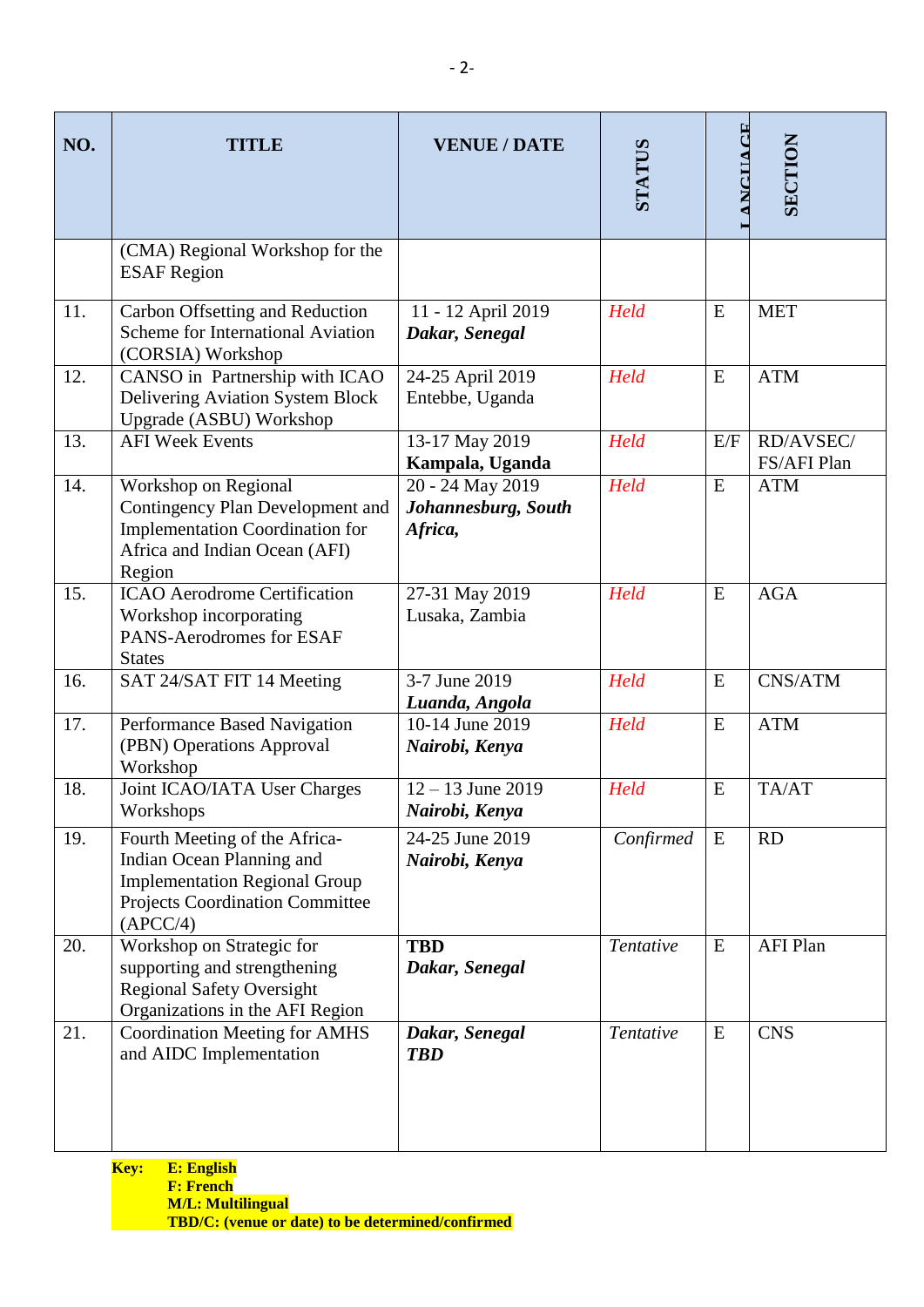| <b>TITLE</b>                                                                                                | <b>VENUE / DATE</b>                                                                                                | STATUS                                                                                              | <b>ANCITACE</b> | <b>SECTION</b>           |  |
|-------------------------------------------------------------------------------------------------------------|--------------------------------------------------------------------------------------------------------------------|-----------------------------------------------------------------------------------------------------|-----------------|--------------------------|--|
| THIRD QUARTER - (JULY - SEPTEMBER)                                                                          |                                                                                                                    |                                                                                                     |                 |                          |  |
| <b>ATN Ground Systems Workshop</b><br>(AIDC and VoIP)                                                       | <b>TBD</b>                                                                                                         | Tentative                                                                                           | E               | <b>CNS</b>               |  |
| Twenty Fourth Meeting of the<br><b>Regional Airspace Safety</b><br>Monitoring Advisory Group<br>(RASMAG/24) | $9 - 12$ July 2019<br><b>Bangkok, Thailand</b>                                                                     | Confirmed                                                                                           | E               | <b>ATM</b>               |  |
| APIRG/22/RASG-AFI/6 Meeting                                                                                 | 29 July $-2$ August 2019                                                                                           | Confirmed                                                                                           | E/F             | <b>RD/ANS</b>            |  |
| <b>Airport Security Supervisors</b><br><b>Course Aviation Security Training</b>                             | 16 - 25 July 2019<br>Nairobi, Kenya                                                                                | Confirmed                                                                                           | ${\bf E}$       | <b>AVSEC</b>             |  |
| <b>Third Global Aviation Cooperation</b>                                                                    | 22 - 24 July 2019<br>Phuket, Thailand                                                                              | Confirmed                                                                                           | E/F             | RD/<br>TA/AT             |  |
| Second iMPLEMENT Workshop<br>in the ESAF Region ()                                                          | 6-9 August 2019                                                                                                    | Confirmed                                                                                           | ${\bf E}$       | Safety<br>Implementation |  |
| Global Format for Reporting of<br><b>Runway Surface Conditions</b>                                          | 14-15 August 2019<br>Nairobi, Kenya                                                                                | Confirmed                                                                                           | ${\bf E}$       | <b>AGA</b>               |  |
| <b>AVSEC Supervisors Course</b>                                                                             | 9-18 September 2019                                                                                                | Tentative                                                                                           | ${\bf E}$       | <b>AVSEC</b>             |  |
| <b>Extended Diversion time</b>                                                                              | 16-20 September 2019                                                                                               | Tentative                                                                                           | ${\bf E}$       | <b>OPS</b>               |  |
| <b>GASP</b> Workshop                                                                                        | <b>TBD</b>                                                                                                         | Tentative                                                                                           | ${\bf E}$       | <b>FS</b>                |  |
|                                                                                                             | <b>TBD</b>                                                                                                         | Tentative                                                                                           | E               | <b>CNS</b>               |  |
| Personnel Licencing Inspector<br>Course                                                                     | <b>TBD</b>                                                                                                         | Tentative                                                                                           | ${\bf E}$       | <b>AFI Plan</b>          |  |
| <b>Operations Inspector Course</b>                                                                          | <b>TBD</b>                                                                                                         | Tentative                                                                                           | ${\bf E}$       | <b>AFI Plan</b>          |  |
| Conference of African Users of<br><b>Satellite for Civil Aviation</b><br>(AUSCA)                            | <b>TBD</b><br>Dakar, Senegal                                                                                       | Tentative                                                                                           | E               | <b>CNS</b>               |  |
| <b>FOURTH QUARTER - (OCTOBER-DECEMBER</b>                                                                   |                                                                                                                    |                                                                                                     |                 |                          |  |
| <b>Runway Safety Workshop</b>                                                                               | 28-31 October 2019<br><b>TBD</b>                                                                                   | Tentative                                                                                           | E               | <b>AGA</b>               |  |
|                                                                                                             | Centre (ASTC)<br>Symposium (GACS/3)<br>Workshop<br>Operations (EDTO) Workshop<br><b>AFI GNSS Strategy Workshop</b> | Acccra, Ghana<br><b>Port Louis, Mauritius</b><br>Nairobi, Kenya<br>Nairobi, Kenya<br>Nairobi, Kenya |                 |                          |  |